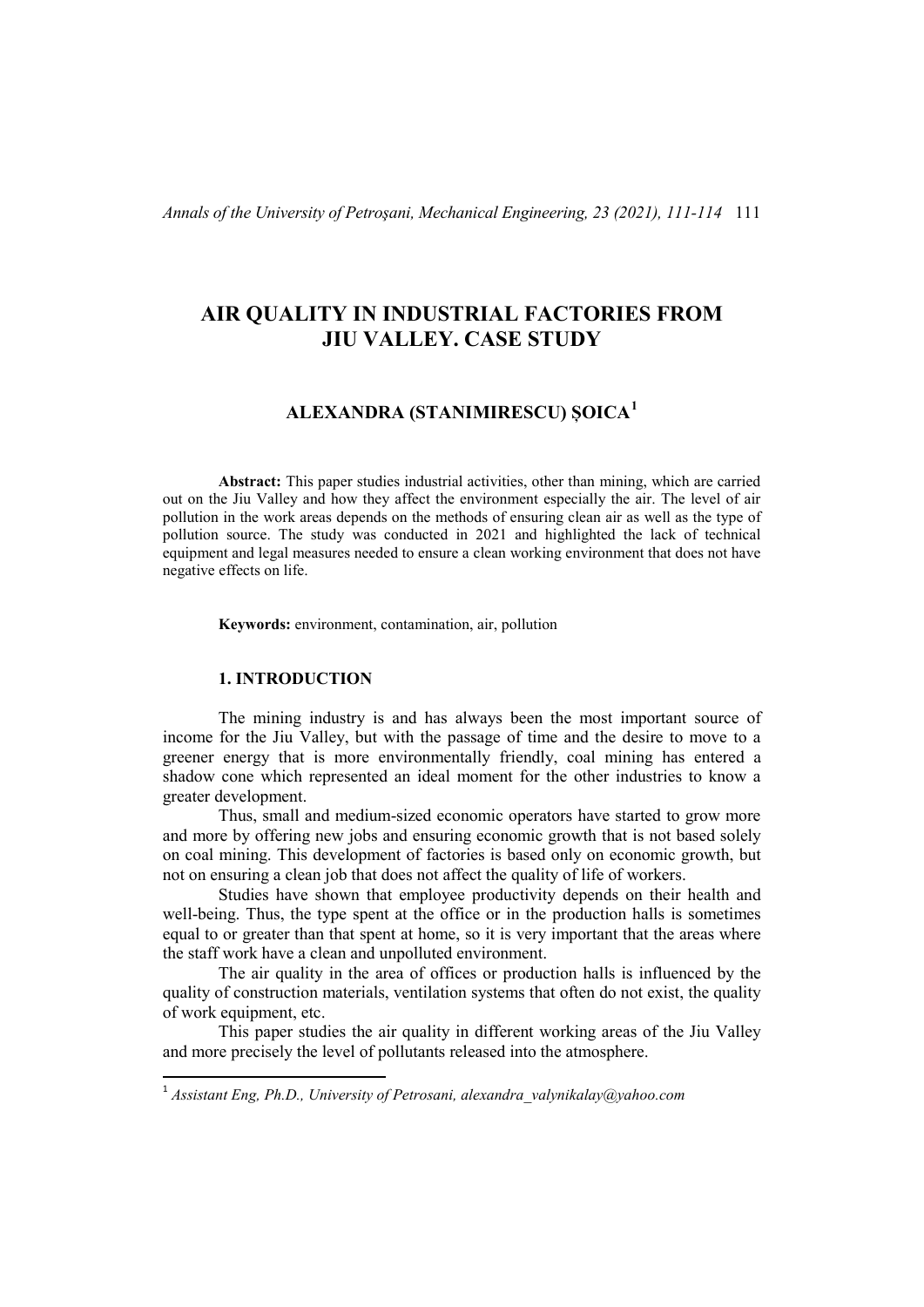The level of pollutants in the work areas depends mainly on the methods of ensuring the flow of clean air, but also on the type and location of the pollution sources.

Pollutants released as a result of industrial activities are often impossible to measure exactly because the amounts of pollutants are determined by technical measurements on the gases released in the work area but also in the upper layer of the production halls.

Considering that we spend an average of 40 hours a week at work, it is important to monitor our work area air quality and find purification solutions to maintain good health. The effects of indoor pollution should not be neglected and minimized because, over time, they can lead to the development of chronic diseases.

#### **2. METHODOLOGY AND RESULTS**

The present paper monitored the air quality in three factories in the Jiu Valley area, for a period of one year, namely the year 2021. The three studied factories have different fields of activity, namely:

-produces installations and equipment specific to the activities of sorting and recycling of household waste.

-production of electrical installations.

-production of metal structures.

The production activity in these factories is mainly based on the use of welding processes that produce a series of harmful pests both to living organisms and to the environment.

The smoke obtained from the welding processes represents a different mixture of gases, vapors and fine particles such as nitrogen dioxide, carbon dioxide, carbon monoxide, ozone, chromium particles, nickel, zinc, manganese, aluminum, lead, etc.

Taking into account the possibility of the existence of different pollutants in the air in the work areas, we created a system consisting of sensors that measure in real time the concentrations of the released pollutants. For the present paper we have considered only the suspended particles with dimensions between 10 and 2.5 ug/m<sup>3</sup>, carbon monoxide and nitrogen dioxide.

The legal limit values set for suspended particles are between 20 ug/m<sup>3</sup> and 50  $ug/m<sup>3</sup>$ , and values above these thresholds are considered dangerous and affect the quality of life on earth. Thus, we can observe that only in February, August and December the registered values fall within the legal limits, this being a result of the decrease of the workload due to the holidays.

For carbon monoxide the maximum permissible values that do not affect human health are 10 ug/m<sup>3</sup>. Thus we can observe that in the great majority of the time the lack of adequate ventilation represents a harmful factor on the health, which can be observed in the values registered every month of 2021.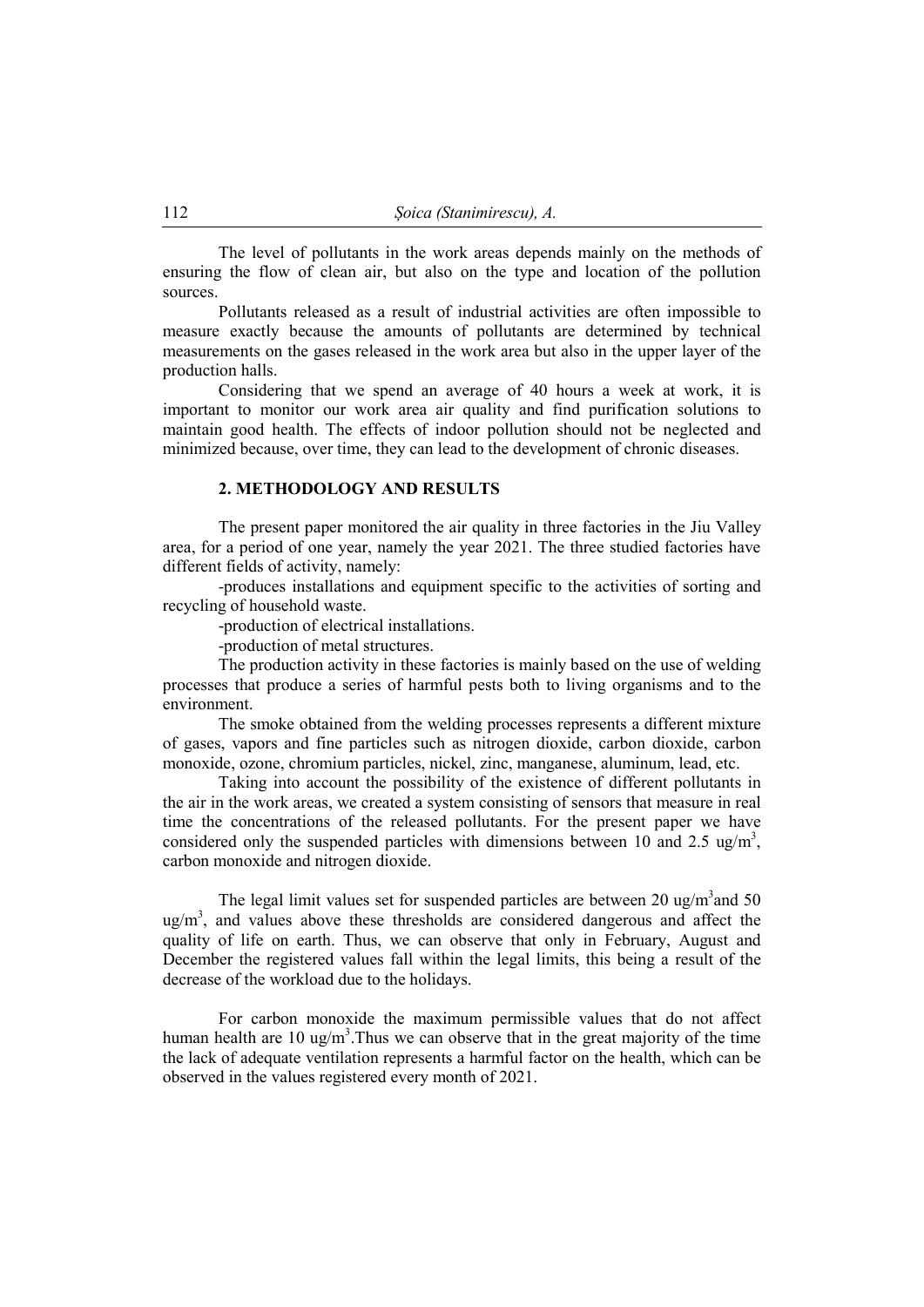



**Fig.2** Graphical representation for the values of carbon monoxide Values of nitrogen dioxide300 250 200 150 100 50 o -Scotlandox october **Applember** apil PROV **July** december February march June august

**Fig.3** Graphical representation for the values of nitrogen dioxide